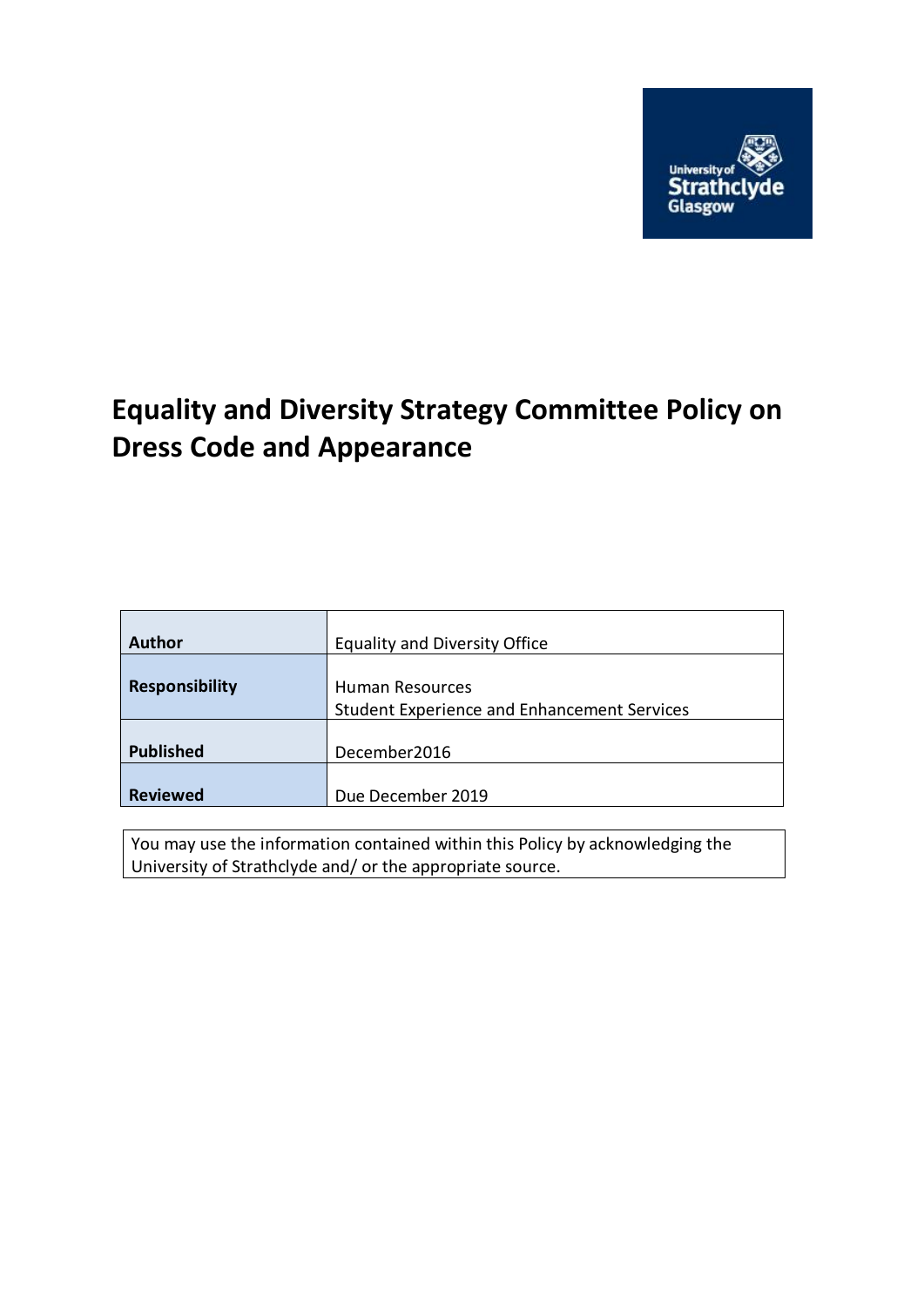# **Contents**

| 1.  |  |
|-----|--|
| 2.  |  |
| 3.  |  |
| 4.  |  |
| 5.  |  |
| 6.  |  |
| 7.  |  |
| 8.  |  |
| 9.  |  |
| 10. |  |
| 11. |  |
| 12. |  |
| 13. |  |
| 14. |  |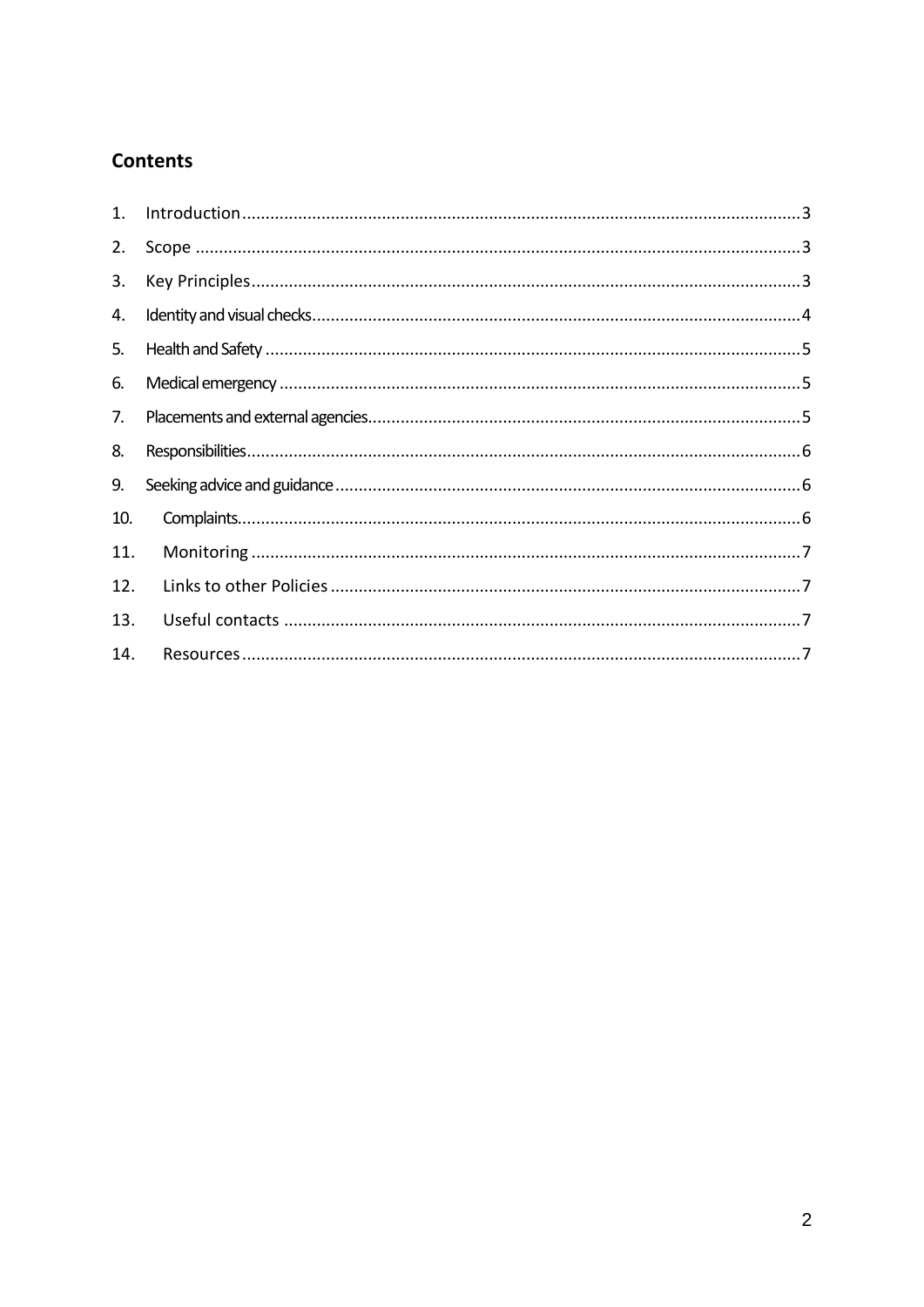# <span id="page-2-0"></span>**1. Introduction**

The University of Strathclyde is committed to creating learning, research and working environments that are inclusive and support the needs of all members of the university community.

This University welcomes the diversity of appearance which students, staff and visitors bring to the campus. However, there may be occasions where health and safety or professional considerations restrict certain modes of dress and the wearing of jewellery items, footwear such as, for example, when working in labs and/or on placement.

The Dress Code policy aims to ensure health and safety standards are met, best practice is followed and obligations required by the Equality Act 2010 are applied and implemented.

# <span id="page-2-1"></span>**2. Scope**

The Policy applies to students, staff and visitors to the University.

Professional requirements of external organisations for placements may supersede the dress code policy at the University of Strathclyde, for example, regarding wearing jewellery and displaying tattoos.

Where external dress codes may have different requirements based on a person's gender, the University will support students and staff to wear appropriate clothing that affirms their gender identity and gender expression.

Any existing dress code practice in departments must be in line with the University Policy.

#### <span id="page-2-2"></span>**3. Key Principles**

The University does not prescribe a formal dress code for staff and students, except for uniformed staff (such as janitorial, security and hospitality staff) and those staff and students required to wear protective clothing, for example in laboratories and workshops.

As a general rule, smart casual attire is expected for day to day work wear. Employees are expected to make an appropriate interpretation of this dependent on their role and in particular on how they are expected to interact with current or potential students/staff or external stakeholders. Examples of smart casual could include trousers, skirts, smart dresses, shirts/blouses and smart tops or sweaters.

The University supports students and staff to wear appropriate clothing that affirms their gender identity and gender expression. This includes the wearing of clothing which may be considered 'atypical' to the gender the staff member or student was assigned at birth.

The University expects students and staff to practice appropriate standards of personal hygiene.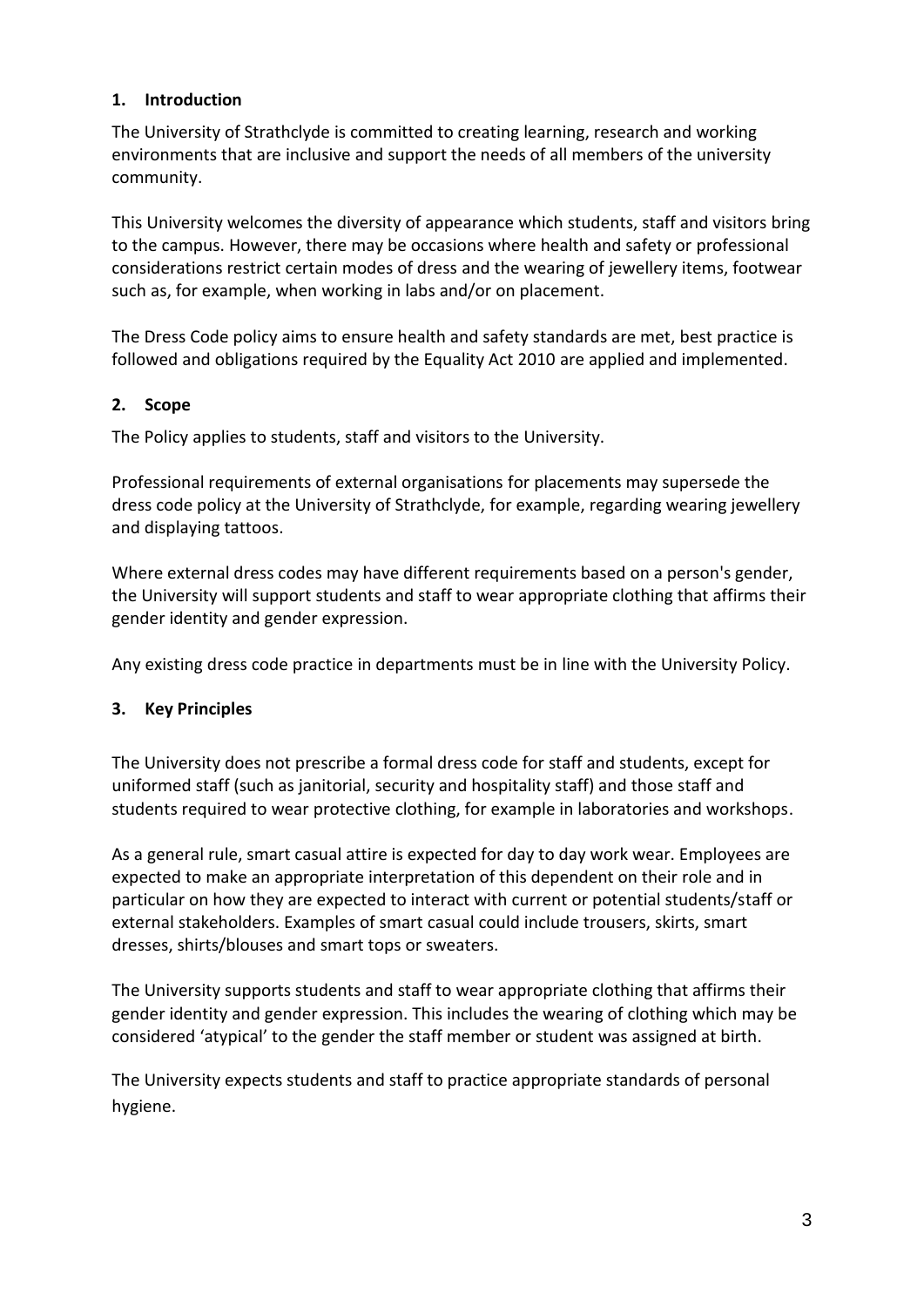The wearing of religious and cultural dress and jewellery, including clerical collars, crosses, karas (bangle), kipas (skull cap), headscarves and turbans is welcomed on campus.<sup>1</sup> Wearing of ceremonial symbols for Kirpan<sup>2</sup> and imitation Skean Dhu should be discrete.

Students on placement visits may be required to follow particular dress codes as applied by the external agency, such as clinical placements in the National Health Service (NHS). The external dress code can include requiring an individual's face to be visible to ensure effective communication is carried out with all, particularly persons with hearing impairment. For cross-infection reasons, NHS Trusts may not permit wearing wristwatches and ties other than bow ties.

Visible body art such as tattoos, henna painting and/or piercing are not prohibited by the University. However, these may require covering up particularly for frontline staff and for students on external visits or placements. In the case of the latter, any professional requirements of external organisations must be followed.

The University does not permit the wearing of clothes<sup>3</sup> or display of tattoos, badges, screensavers etc. which show obscene material or sectarian or discriminatory slogans (including in languages other than English).

Any breach of this policy may be subject to disciplinary action.

# <span id="page-3-0"></span>**4. Identity and visual checks**

All staff and students are expected to carry University identity cards at all times whilst on campus.

The University is aware that some potential applicants and visitors may wish to wear peaked caps, hoods or the niqab (full facial cover) – however the University reserves the right to ensure that appropriate photo identity is received and which can be verified. A private room will be made available, where possible, in order to undertake such visual checks (through the temporary removal of the niqab) by a local female member of staff. Any person asked to remove their face covering for identification purpose may be denied entry if they refuse to do so.

Similar visual checks will take place on key occasions such as prior to student examinations.

It is the student's responsibility to provide appropriate photo identification (e.g. University identity card or passport if the identity card is not applicable).

<sup>&</sup>lt;u>.</u> <sup>1</sup> Consent should be established prior to touching any cultural or faith related items. <sup>2</sup> Guidance on the wearing of Sikh articles of faith in the workplace and public spaces: [http://dera.ioe.ac.uk/1986/1/sikh\\_articles\\_of\\_faith\\_guidance\\_final.pdf](http://dera.ioe.ac.uk/1986/1/sikh_articles_of_faith_guidance_final.pdf)

<sup>&</sup>lt;sup>3</sup> This would normally be extended to include the wearing of any football shirt/ scarf which is likely to incite violence and/ or promote hatred on campus.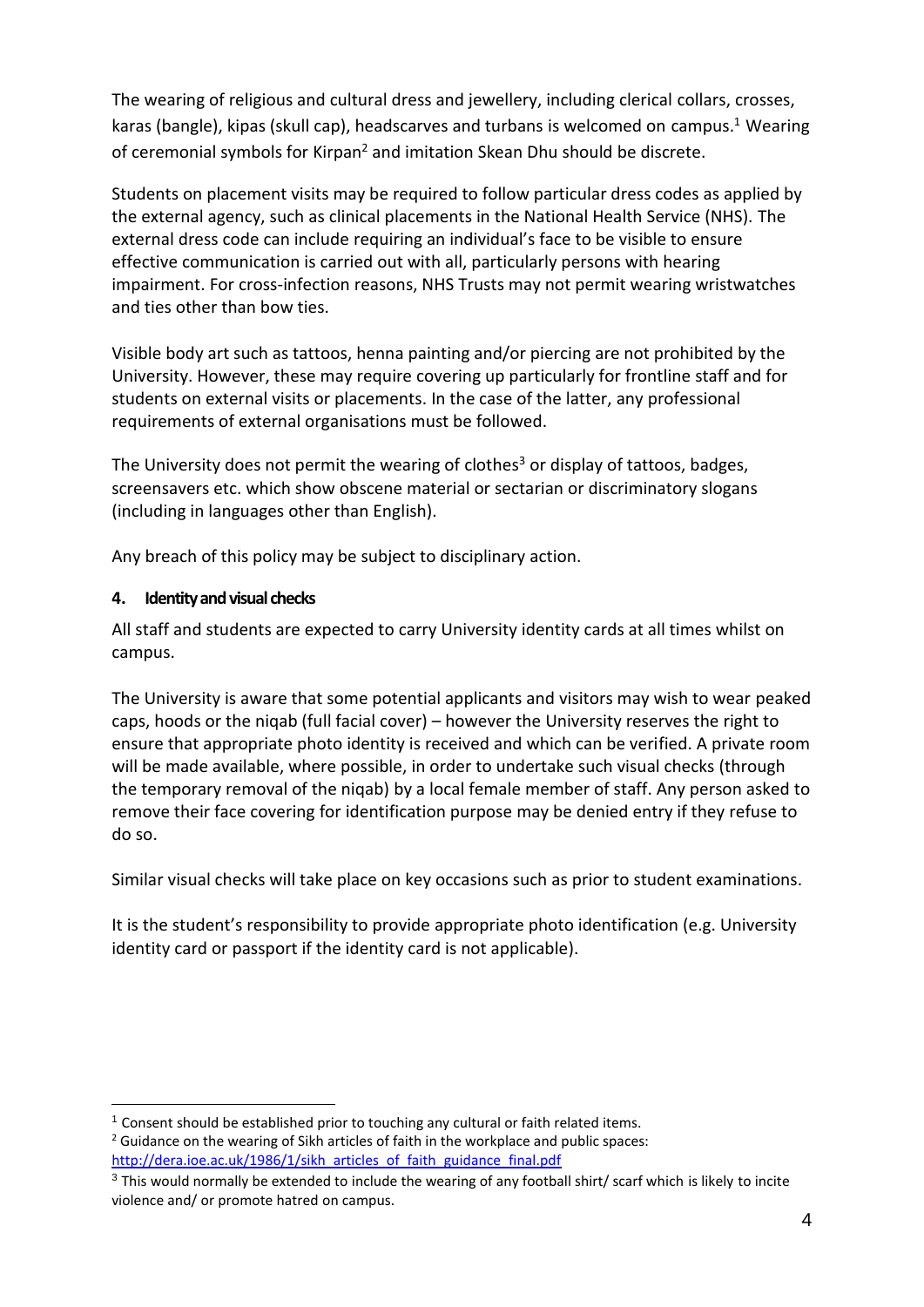# <span id="page-4-0"></span>**5. Health and Safety**

Health and safety requirements may mean that, for certain tasks, specific items of clothing such as overalls, protective clothing, uniforms, footwear<sup>4</sup> etc. need to be worn or other items removed.

The University is responsible for the health, safety and welfare of staff, students, visitors, contractors and others who may be affected by its work activities. Where this is compromised by the wearing of certain dress (including footwear and jewellery items) or where this is likely to enhance the risk to other persons, a risk assessment for the activity will be carried out between the wearer and the local supervisor/manager. For further information, refer to the Local Rule on Personal Protective Equipment and in particular section 3.3 on Personal Considerations<http://www.strath.ac.uk/safetyservices/localrules/> Where any disagreement occurs, the University will work closely with the student or member of staff concerned to resolve the issue. Other staff from areas such as the Chaplaincy, Equality and Diversity Office, Student Support Services, Occupational Health, Safety and Wellbeing Service and/or the Students Association may be involved as appropriate. The responsibility for the final decision will rest with the Chief Operating Officer.

#### <span id="page-4-1"></span>**6. Medical emergency**

1

It should be noted that whenever possible medical intervention will take account of religion and cultural sensitivities. However, removal of any religious or cultural symbol/jewellery or face covering may be required.

It is preferable that a female member of staff is present when a female requires medical assistance and similarly for men. All first aid staff will be made aware of this preference.

#### <span id="page-4-2"></span>**7. Placements and external agencies**

Students and staff should dress according to both the University's and the appropriate local guidelines and regulations. However, it should be noted that the University is not responsible for setting the dress code and/or wearing of symbols required by external institutions.

The external dress code can include covering tattoos, removing jewellery/symbols and making an individual's face visible to ensure effective communication<sup>5</sup> is carried out with all, particularly persons with hearing impairment.

<sup>&</sup>lt;sup>4</sup> Slips and trips is one of the biggest causes of accident at the University and the appropriateness of footwear is often not considered. This would include the wearing of heels, flip flops, open toed shoes etc. For good practice guide read the TUC guidance: [www.tuc.org.uk/sites/default/files/footwear.pdf](http://www.tuc.org.uk/sites/default/files/footwear.pdf)

<sup>5</sup> Azmi v Kirklees (EAT 30 march 2007). Azmi, a school teacher, lost her case when the Employment Appeal tribunal reasonably concluded that her communication with children had been impaired when she was wearing the veil[. http://uk.practicallaw.com/7-375-8114?service=employment#](http://uk.practicallaw.com/7-375-8114?service=employment)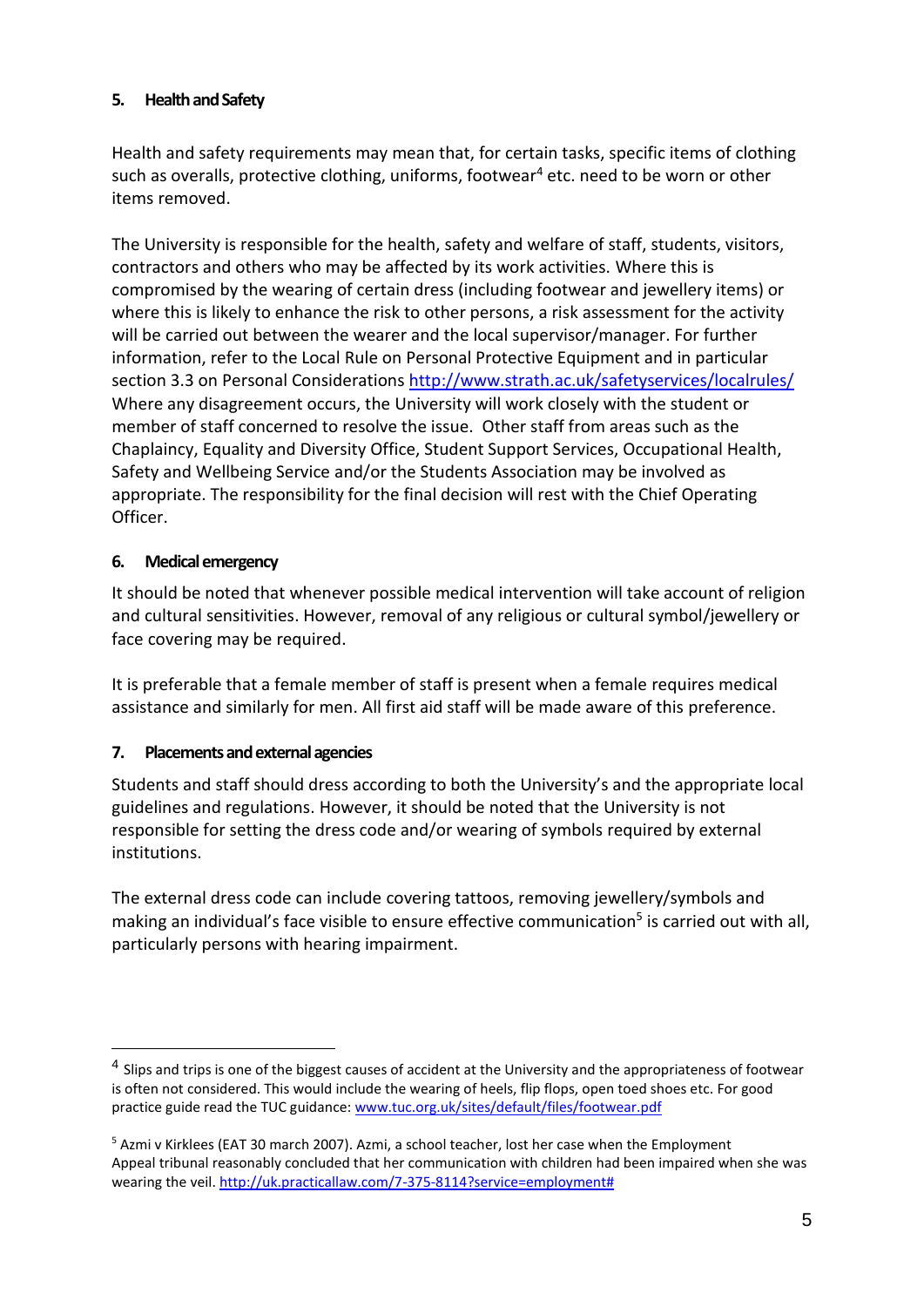#### <span id="page-5-0"></span>**8. Responsibilities**

All staff, students, visitors and contractors are expected to comply with this Policy. Departments or other units hosting industry or other high profile events at the University are responsible for advising about this Policy and compliance.

All managers are responsible for implementing this policy within their area of responsibility.

The University reserves the right to take appropriate action where any breach is identified.

The University will provide guidance on the dress code for students in relation to study abroad. Similar guidance will also be provided for staff going abroad on visits or exchange programmes.

#### <span id="page-5-1"></span>**9. Seeking advice and guidance**

For further advice and support please contact the Equality and Diversity Office, Human Resources Office, Safety, Health and Wellbeing, International Student Support Team, and/or the Students Association.

#### <span id="page-5-2"></span>**10. Complaints**

If students/staff believe they have been unfairly treated with regard to implementation of the Dress Code, they are asked to bring this to the attention of the local Department/ School (students) or line manager (staff). Students/staff may also approach the Human Resources Office, Safety, Health and Wellbeing, and/or the Equality and Diversity Office.

Students may also contact the Vice President Diversity at the Students Association.

However, students/staff should note that any resolution would normally require involving lecturer(s) and/or the individual's line-manager.

Where an individual is in breach of this policy and students/staff do not feel confident in challenging then the process below may be followed.

Students should inform the Lecturing staff, Advisor of studies, the Head of Department/School, International Student Support Team, Student Business, Residential Services office and/or the Students Association.

Staff should inform the Head of Department/ School, Human Resources Office and/or Security Services.

If the issue remains unresolved then it would be escalated to the formal complaints and/or the disciplinary procedures. Outcomes may include sanctions.